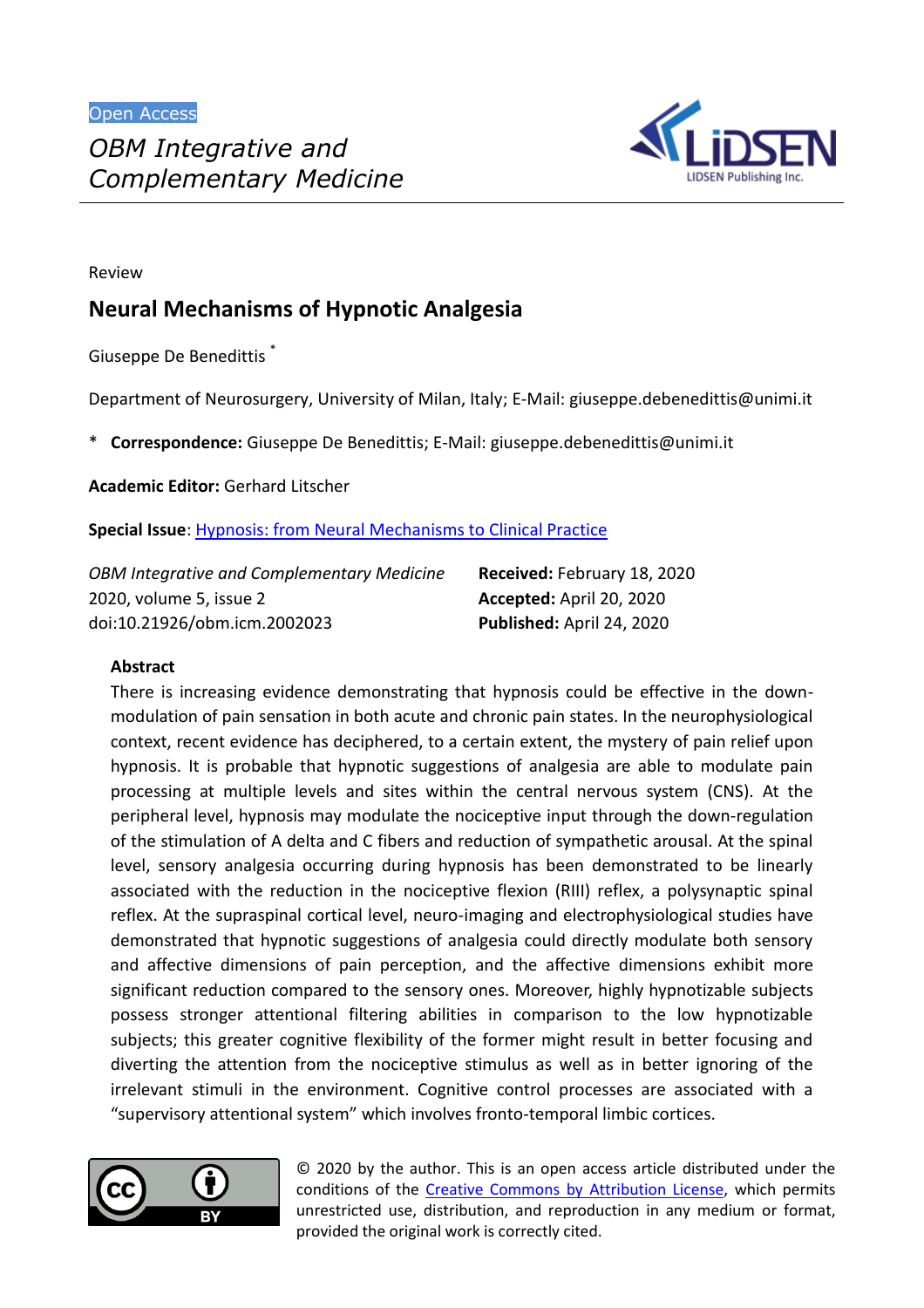Multiple hierarchical pain control systems functioning during hypnotic suggestions of analgesia, demonstrating specific patterns of peripheral and central activation associated with the hypnotic state and with the processing of hypnotic suggestions, provide a novel description of the neurobiological basis of hypnotic analgesia.

#### **Keywords**

Hypnosis; hypnotic analgesia; mechanisms; review

#### **1. Acute and Chronic Pain: Definition and Magnitude of the Problem**

Pain is defined as "an unpleasant sensory and emotional experience associated with actual or potential tissue damage, or described in terms of such damage" by the *International Association for the Study of Pain* [1].

Pain is the most common reason for physician consultation in most of the developed countries [2]. It is a major symptom in several medical conditions, and may interfere with the quality of [life](https://en.wikipedia.org/wiki/Quality_of_life) and general functioning of a person  $[3].$ 

Pain that persist for a long duration is referred to as ["chronic"](https://en.wikipedia.org/wiki/Chronic_pain) or persistent pain, while the pain that resolves within a short period of time is referred to as ["acute"](https://en.wikipedia.org/wiki/Acute_(medicine)). Chronic pain is defined as the pain that persists or recurs for greater than three months or beyond the expected period of healing  $[4]$ .

Pain is the main reason for visits to an emergency department in greater than 50% of the cases [5]. In 30% of family practice visits, the presence of pain is there [6]. Epidemiological studies have reported that 10.1%–55.2% of the people in various countries experience chronic pain [7].

According to a global-level epidemiology report by Tsang et al. [8], there was a 37.3% agestandardized prevalence of chronic pain conditions in the previous 12 months in developed countries, 41.1% in developing countries, and an overall prevalence of 38.4% globally.

#### *1.1 Pathogenetic Pain Phenotypes*

Pain may be broadly categorized into nociceptive pain and neuropathic pain. Nociceptive pain is caused by the stimulation of [sensory nerve fibers](https://en.wikipedia.org/wiki/Sensory_nervous_system) that respond to the stimuli approaching or exceeding the harmful intensity [\(nociceptors\)](https://en.wikipedia.org/wiki/Nociceptor). Nociceptive pain may be classified on the basis of the mode of noxious stimulation (*e.g*., inflammatory or cancer pain).

Neuropathic pain, on the other hand, is caused by damage or disease affecting any part of the [nervous system](https://en.wikipedia.org/wiki/Nervous_system) involved with bodily feelings (the [somatosensory system\)](https://en.wikipedia.org/wiki/Somatosensory_system) [9]. Neuropathic pain may be experienced in CNS disorders (such as spinal cord injuries, multiple sclerosis, and certain strokes) or peripheral neuropathies (such as herpes zoster and diabetic neuropathy). It is also common in cancer, as a direct consequence of cancer on peripheral nerves (e.g., compression by a tumor) or as a side effect of chemotherapy (chemotherapy-induced peripheral neuropathy), radiation injury, or surgery  $[10]$ .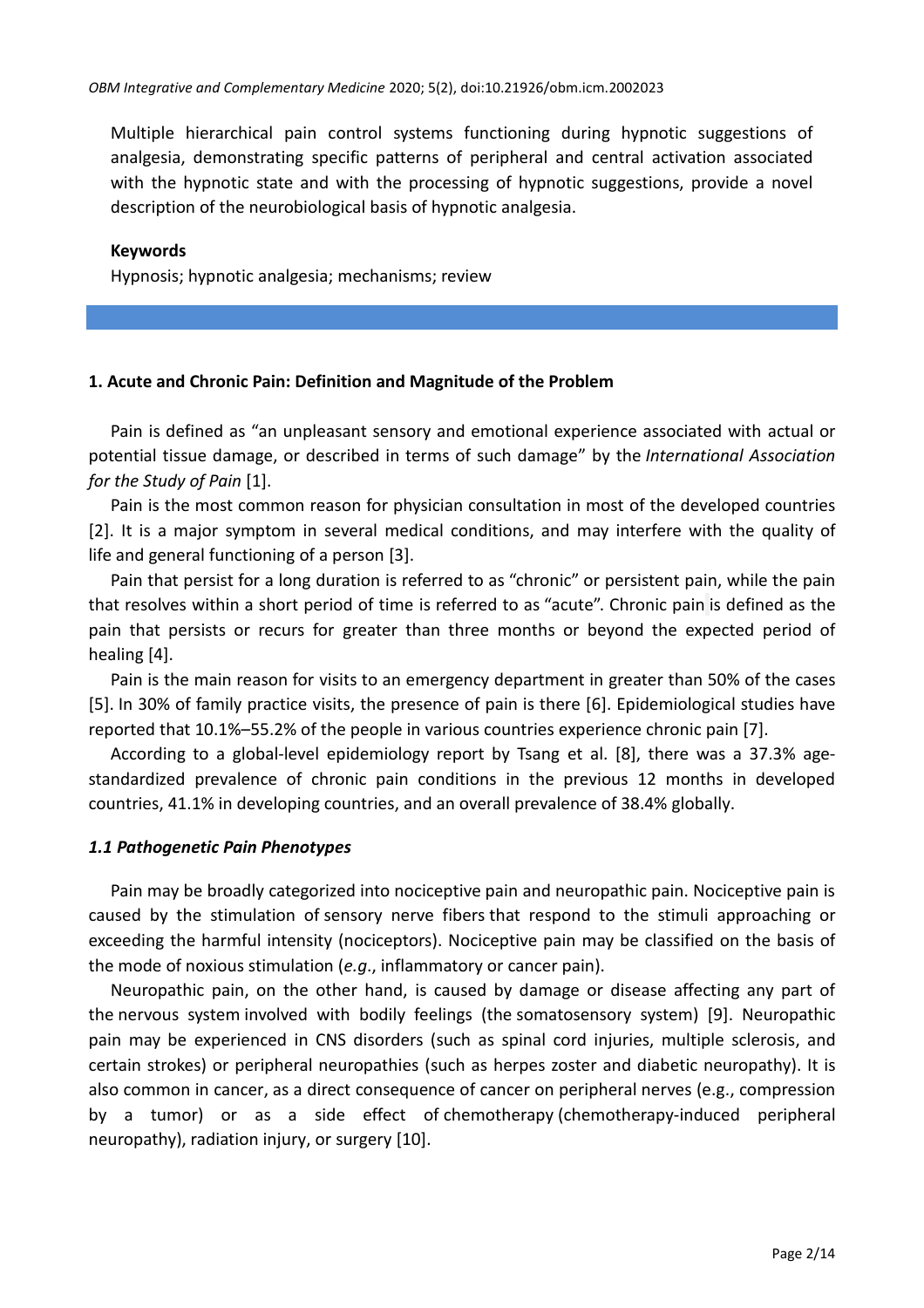## *1.2 Economic Burden of Pain*

In addition to worsening the quality of life of those who experience it, pain also presents an economic burden, both for the suffering individuals and the health care systems.

Individual costs comprise direct costs (e.g*.,* medical care payments) and indirect costs (e.g., paying for the activities these people are no longer able to perform). Among the indirect costs, loss in work productivity constitutes the majority of the overall costs associated with pain  $[11]$ . Furthermore, in several countries, the workforce is in the continuous process of aging, which could lead to a major economic impact when these individuals would require early retirement owing to their painful health conditions.

## *1.3 Access to Treatment for Pain Relief as a Human Right*

According to the international human rights law, countries are required to provide pain treatment medications as a part of their core obligations under the right to health. Despite the importance and magnitude of the problem and the existence of several inexpensive and effective pain relief treatments, inadequate treatment of pain, particularly that of chronic pain, is widespread [12]. Tens of millions of people worldwide continue to suffer from moderate to severe pain each year, without relief. Failure to undertake reasonable steps for ensuring that the people who suffer from pain have access to adequate pain treatment may represent a violation of the obligation to protect against cruel, inhuman, and degrading treatment.

The *International Association for the Study of Pain* [13] advocates that receiving pain relief should be recognized as a [human right,](https://en.wikipedia.org/wiki/Human_right) chronic pain should be considered a disease in its own right, and pain medicine should receive the full status of a specialty.

# *1.4 Addressing Pain beyond Medications*

Primarily, chronic pain is not a biomedical problem, and is, therefore, not easily resolved using a single simple biomedical treatment approach. Instead, chronic pain is a biopsychosocial problem that requires the consideration of and treatments that address the several biological, psychological, and social factors that may contribute to its severity and the impact caused by it  $[14]$ .

Owing to their limited efficacy, simple pain medications are useful only in 20%–70% of the cases [15]. Moreover, there are frequent significant side effects of medications, such as the recent opioid epidemic in USA [16], which is the most common reason for people shifting to the use of complementary and alternative medicine [17].

The experience of pain may be dramatically influenced by cognitive modulation [18].

Among all the cognitive interventions for pain modulation, hypnosis may be the most effective in clinical and experimental pain [19-21]. A few studies have addressed the important issue of the long-term effects of hypnotic analgesia. There is a consensus among outcome studies which suggests that analgesic effects of hypnosis are long-lasting and are maintained over time [22-26].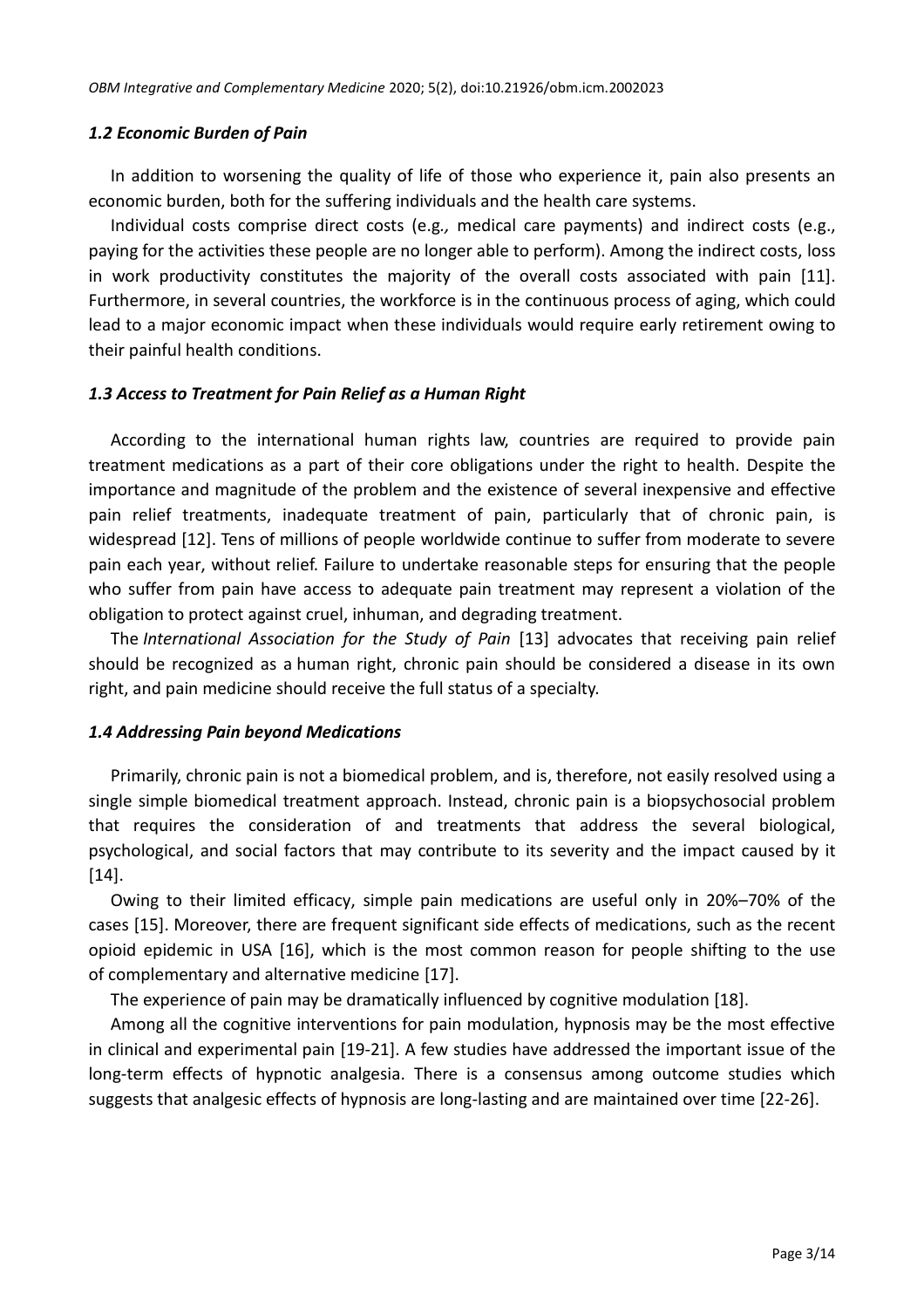# **2. What is Hypnosis?**

The term "hypnosis" refers to a state of consciousness that involves focused attention and reduced peripheral awareness, which is characterized by an enhanced capacity for response to suggestion [27]. This term also refers to the procedure through which the afore-stated state is induced. It is possible to modify physiological, cognitive, and affective processes, as well as behavior, during a hypnotic trance. Hypnotic state and hypnotic phenomena may be induced by another person (therapist) or by oneself (self-hypnosis). The subjective experience of hypnosis is characterized by focused attention, absorption capacity, a high degree of authenticity (experienced as real), involuntariness ("it happens by itself"), and cognitive/perceptual flexibility [28, 29].

Hypnosis has been an elusive concept for science for a long time due to the lack of objective neurobiological markers for the state of trance. However, persistent advances in the field of neuroscience in the last few decades (largely because of the introduction and refinement of sophisticated electrophysiological and neuro-imaging techniques) have opened up a 'bridge of knowledge' connecting the classical neurophysiological studies with the psychophysiological studies of cognitive, emotional, and sensory systems [28, 30]. These neuroscience studies have provided novel insights into the neural basis of hypnotic experience. Furthermore, an ambitious area of research focusing on mapping the core processes of psychotherapy and their underlying neurobiology has emerged recently. Research related to hypnosis has offered powerful techniques for the isolation of psychological processes in ways that allow their neural bases to be mapped. The *Hypnotic Brain* [31] could serve as a tool to approach the neurocognitive questions, and the cognitive assays may, in turn, provide insight into the neural bases of hypnosis. This cross-talk shall enhance related research and clinical applications.

While the recent advances in neuroscience have undoubtedly contributed to unraveling the nature of hypnotic reality [29, 32], i.e., its neuro-cognitive structure, hypnosis is also being increasingly recognized by the international scientific community as a valid and flexible physiological tool for the exploration of the central and peripheral nervous systems. This might be a real Copernican revolution in this field [28].

# **3. Neural Correlates of Hypnosis**

Current research on hypnosis comprises two major areas [31]: (a) *intrinsic research*, i.e., the line of research concerned with the functional anatomy of hypnosis per se, in the absence of specific suggestions referred to as 'neutral hypnosis' or 'default hypnosis', and on the neurophysiological mechanisms underlying the hypnotic experience in dynamic conditions, and (b) *instrumental research* (or extrinsic studies), which involves the use of hypnosis and suggestion for studying a wide range of cognitive and emotional processes, as well as for creating 'virtual analogs' of neurological and psychopathological conditions, to elucidate their basis, and eventually positively alter the manner in which they are treated.

An array of novel electrophysiological and neuro-imaging techniques has contributed to the significant advances in the knowledge regarding hypnotic phenomena, including functional neuroanatomy of neutral hypnosis. These techniques include electrophysiological studies (*e.g.,* bispectral analysis), neuroimaging (e.g*.,* single-photon emission computed tomography (SPECT), functional magnetic resonance imaging (fMRI), and positron emission tomography (PET)),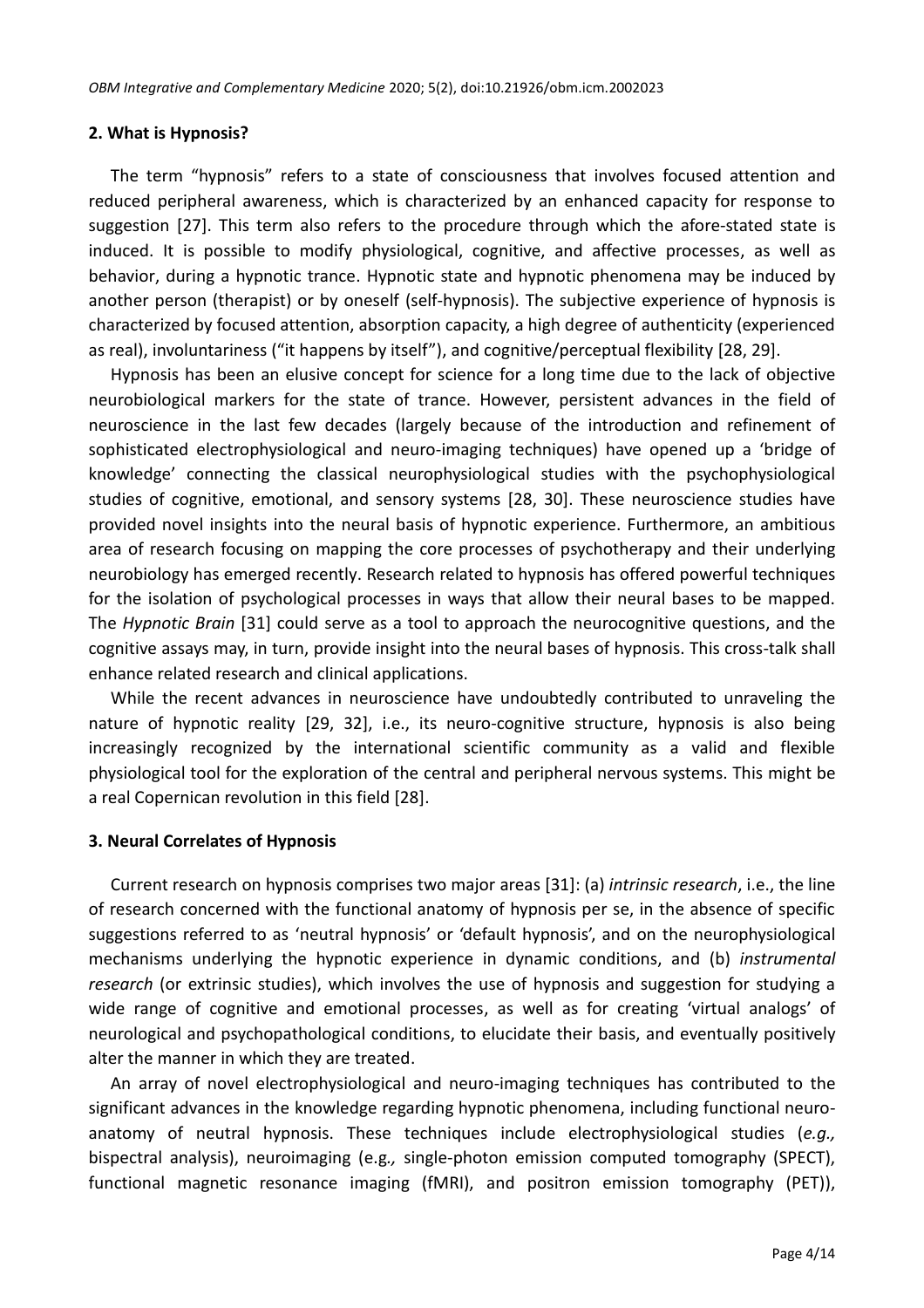advanced neuro-imaging (*e.g.,* real-time fMRI and brain–computer interface), and neurofeedback  $[31].$ 

*EEG studies*. Hypnotic states and hypnotic responding (including hypnotic analgesia) are frequently accompanied by an increase in the theta band power and changes in the gamma activity [14, 33]. These oscillations are thought to play a critical role in both recording and recall of declarative memory and emotional limbic circuits and are possibly the mechanistic link between theta (and perhaps gamma) oscillations and hypnosis. Theta oscillations, which are concomitant with the changes in gamma activity, may underlie and facilitate certain hypnotic responses. These findings appear to have important implications for understanding the effects of hypnosis as well as for enhancing the response to hypnotic treatments [33].

In addition to its contribution to validating and defining the state of trance, neuroscience has enabled differentiation between the altered states of consciousness and the ordinary states of consciousness. Bispectral electro-encephalographic analysis, a sophisticated and complex version of spectral analysis, has proved to be effective in differentiating between the subjects that are awake and the ones that are in trance, based on the bispectral (BIS) index [28].

*Neuro-imaging studies*. Several studies involving neuro-imaging (fMRI and PET) [28, 34-39] have contributed to creating a map of Regions of Interest (ROI) in the brain during 'neutral' or 'default' hypnosis (i.e., hypnosis in the absence of any specific suggestion), including the occipital cortex (the part of the brain involved in visualization processing, which is crucial for the induction and the experience of hypnosis), thalamus, anterior cingulate cortex (ACC), inferior parietal cortex, precuneus (part of the brain that normally mediates imagery and self-awareness) [36], and dorsolateral prefrontal cortex. Perhaps, soon the researchers would be able to sketch a 'Neurosignature' (functional neuro-anatomy) of hypnosis. Furthermore, findings of certain neuroimaging studies suggest a potential anatomical (morphological and volumetric) basis for hypnotizability, linking variations in the rostrum of the corpus callosum to differences in the attentional and inhibitory processes [40].

#### **4. Mechanisms underlying Hypnotic Analgesia**

Hypnotic analgesia represents a significant paradigm of the manner in which neurophysiological and neuropsychological research has contributed decisively to a better understanding of the mechanisms underlying the multidimensional pain control in trance. Given the complex multidimensional nature of the pain experience, it is probable that hypnotic analgesia involves multiple mechanisms for pain modulation.

There is strong evidence suggesting a broader conceptual scheme, postulating that dynamically distributed processing in large-scale networks, possibly operating in parallel, might be integrating and causing modulation at different neural levels and sites of the pain experience.

The combination of all evidence suggests that the concurrent activation of this network of central and peripheral neural structures might constitute the "neurosignature" of the hypnotic pain modulation.

The research on the neurophysiological mechanisms underlying hypnotic analgesia has focused mainly on the peripheral and spinal mechanisms of nociception. However, the activation of these mechanisms is neither necessary nor sufficient to produce the perception of pain [41]. Pain is perceived when complex integrated cortical and subcortical (supraspinal) systems are engaged,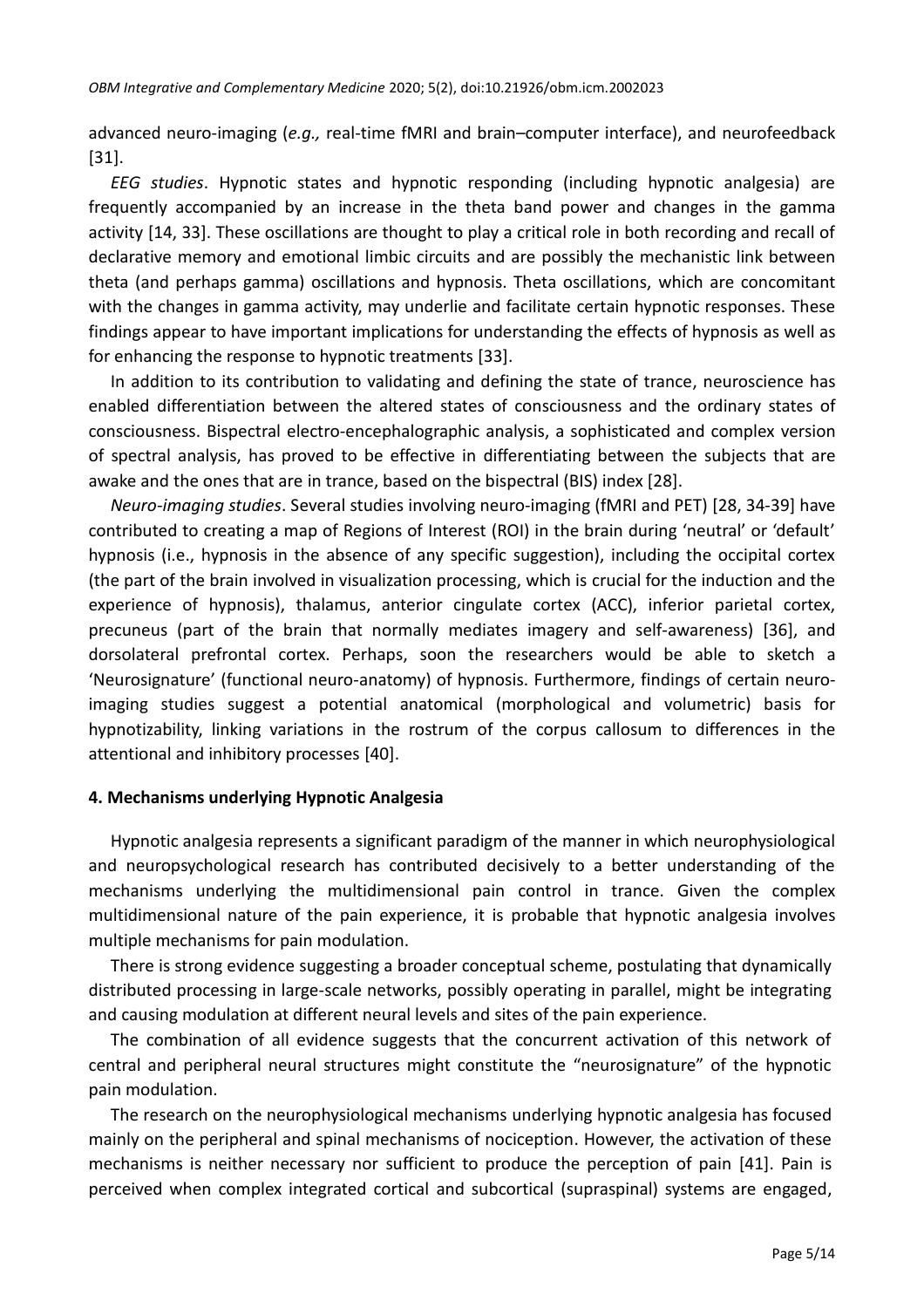with or without the presence of nociception, and it is possible to relieve the pain by disengaging or interrupting these systems. As a consequence, the main mechanism underlying pain relief by means of hypnosis is a top-down rather than a bottom-up mechanism  $[34]$ .

Although a number of supraspinal sites have been reported to be involved in the perception of pain, the most consistent areas identified across different imaging studies are the thalamus, the primary and the secondary somatosensory cortex (S1 and S2), the anterior cingulate cortex, the insula, and the prefrontal cortex  $[41, 42].$ 

#### *4.1 Supraspinal Mechanisms*

*EEG–ERP Studies*. Evidence that the differences in attention levels may account for hypnotic depth and individual differences in hypnotizability has been provided with traditional EEG rhythms, event-related potentials, and 40 Hz and gamma EEG activity [18, 28, 33]. The alteration in stimulus perception may be a secondary effect with respect to the allocation of attentional resources.

There is increasing research demonstrating that the magnitudes of different brain oscillation patterns are associated with the response to hypnotic inductions and suggestions [33]. It has also been demonstrated that hypnosis is associated more with theta oscillations, while hypnotic responding has been demonstrated to be associated with changes in the patterns of gamma oscillations (with potential increases, decreases, or changes in the timing of gamma oscillations), depending on several factors including the suggestions provided [33].

Laser-evoked potential (LEP) experiments have demonstrated that hypnosis may significantly reduce pain and the LEP N2-P2 complex amplitudes compared to the control condition [43]. These findings corroborate the hypothesis that hypnosis inhibits afferent nociceptive transmission; the physiological mechanism underlying hypnosis may involve the influence of sub-cortical gating processes on the cortical activation, which underlies the decreased subjective pain perception and the LEP modulation reported by the subjects under hypnosis.

Valentini and co-workers [44] studied whether the hypnotic suggestion of sensory and affective hypoalgesia (down condition) or hyperalgesia (up condition) could differentially influence the subjective ratings of laser-induced pain and nociceptive-related brain activity in high and low hypnotically-suggestible individuals. The authors observed a significant hypnotic modulation of pain intensity and unpleasantness in the highly suggestible patients and P2 modulation in the up and down conditions, suggesting a top-down modulatory effect on both evoked and induced cortical brain responses induced by selective nociceptive laser inputs. These studies provided evidence in favor of higher efficacy of hypnotic analgesia in highly hypnotizable subjects in experimental pain, indicating that the "high hypnotizables" might possess an enhanced ability for focused attention (or dis-attention) to information and activity controlled by what is referred to as the pain matrix cerebral areas. The reduction in the N2-P2 complex upon hypnotic induction might have been a result of modulation of pain matrix activity, particularly that of the ACC (the brain area that plays a primary role in generating the vertex complex).

Taken together, these studies suggest that clinical hypnosis could play a key role in maximizing both behavioral and neurophysiological responses, as hypnosis is a cognitive phenomenon that affects central nociceptive processing. Furthermore, these studies are supportive of greater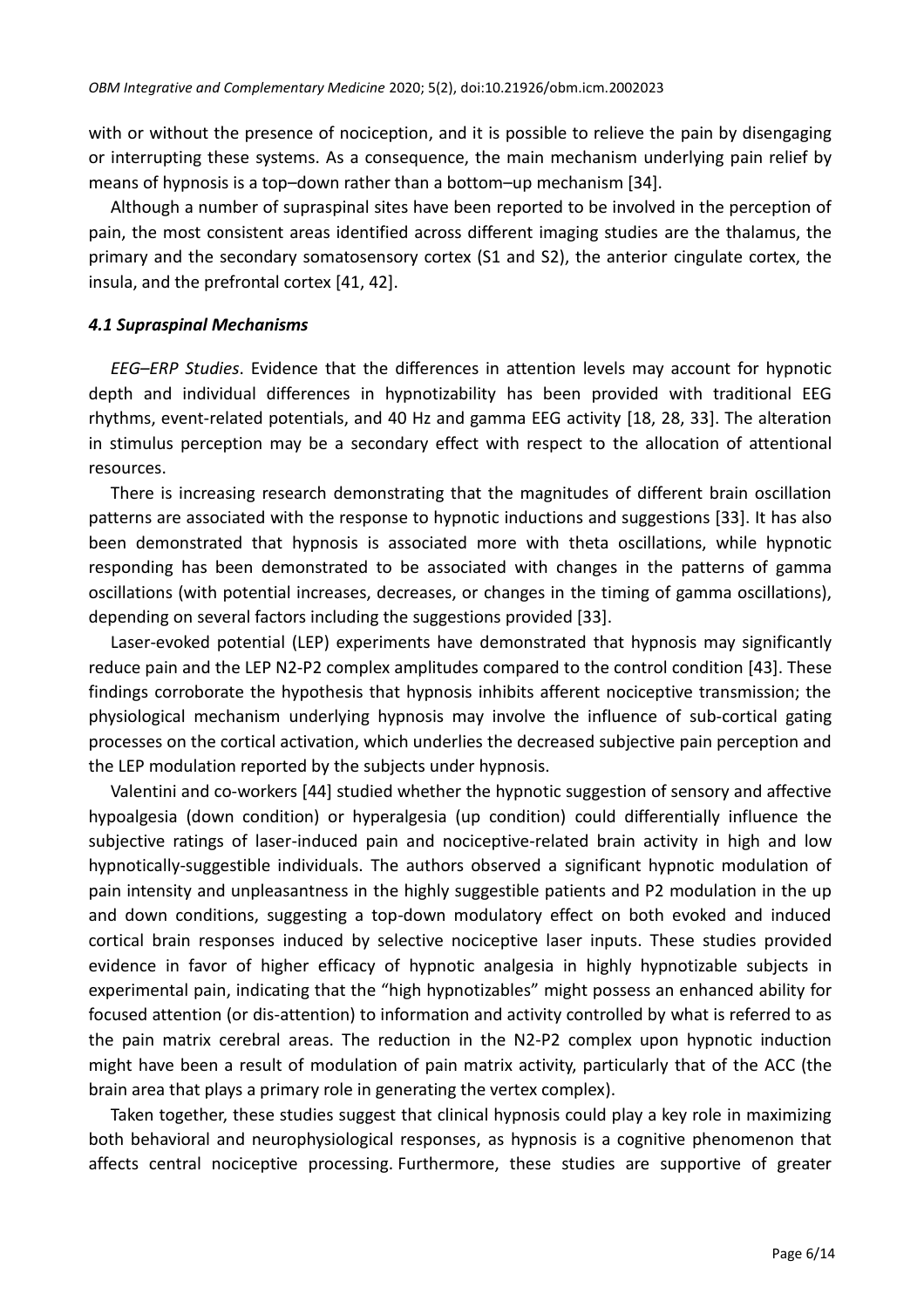cognitive flexibility (*i.e.,* the subjective capacity to shift from one "state" to another) of the high hypnotizables compared to the low hypnotizables [28].

*Neuro-imaging studies*. Neuro-imaging techniques have contributed in a decisive manner to reveal the putative mechanisms of cognitive modulation of pain, including hypnotic analgesia. In a pioneer study using SPECT, De Benedittis & Longostrevi [45] observed a significant decrease in regional cerebral blood flow (rCBF) in the primary sensorimotor cortex (S1) during suggestions of hypnotic analgesia only in the highly hypnotizable subjects, which was possibly associated with selective neural inhibition.

The turning point in the field of neuro-imaging studies on hypnotic analgesia is represented by the pivotal studies conducted using PET by a Canadian team led by Pierre Rainville. The first one among these studies [46] demonstrated that hypnotic manipulation of the degree of negative affective resonance (unpleasantness) elicited by a nociceptive stimulation in a group of volunteers concomitantly induced corresponding changes in the activities of the brain structures (such as increased/reduced activation of the Anterior Cingulate Cortex, ACC) involved in the coding of motivational-affective component of pain. No change was observed in the activity of the primary sensorimotor cortex (S1), which is involved in the processing of sensory-discriminative component of the nociceptive stimulus. The extraordinary selectivity of hypnotic suggestion to differentially manipulate the two main components of the painful experience was documented in a pioneer study, which reported a marked linear correlation between the intensity of negative affective resonance, as suggested in the hypnosis, and the level of ACC activation. The study was followed by other research works by the same group as well as by Belgian researchers [38, 47], which corroborated and extended the results of the afore-stated study, suggesting that the ability of hypnosis to differentially modulate the different aspects of pain perception is not rigid, structural, and unidirectional, and rather dynamic and dependent on the structure and formulation of the hypnotic suggestions.

Brain imaging studies have also revealed increased activity in several regions of prefrontal cortices and the brain stem during hypnotic analgesia [38, 48]. Furthermore, increased connectivity between the ACC and the mesencephalon was observed in the peri-aqueductal grey (PAG) region [49]. This activation was consistent with the putative activation of the descending pathways involved in pain regulation.

In an fMRI study, painful stimulation in the normal alert state resulted in cerebral activation in a network encompassing cortical and subcortical areas of the brain (i.e., the ACC, premotor, dorsolateral, prefrontal, primary somatosensory and bilateral insular cortices, thalamus, bilateral striatum and brainstem, and the what is referred to as the Pain Matrix), while the same stimuli perceived under hypnosis failed to elicit any cerebral activation [30].

A review of functional neuro-imaging studies on pain perception during hypnosis [35, 50] indicated that hypnosis-induced modifications in pain perception are associated with functional changes in several ROIs, including the cingulate (mainly ACC) as well as the prefrontal, insular, and pregenual cortices, the thalamus, and the striatum. The ACC appears to be the key target in the process of reducing pain perception, regardless of the nociceptive stimulus applied, emphasizing the critical role of ACC in hypnosis-induced modification in the sensory, affective, behavioral, and cognitive aspects of nociception.

According to the theories of hypnosis, one characteristic of the hypnotic procedures is the inhibition of afferent nociceptive transmission. This inhibition may be explained by the dramatic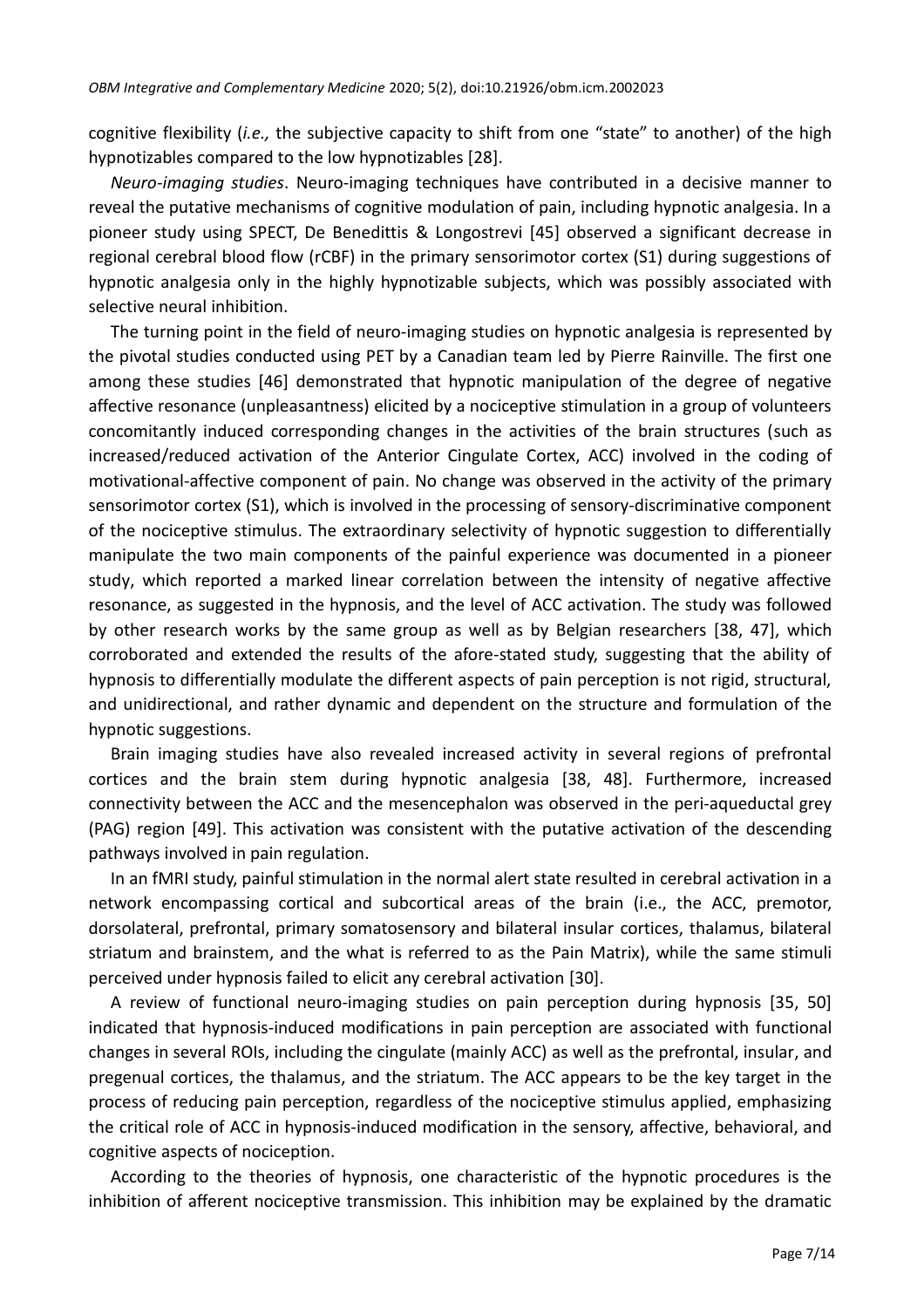decrease observed in the activity within the thalamus under hypnosis [49]. The thalamus has also been demonstrated to correlate with the pain perception threshold, while the activation of the midline area (i.e., the posterior cingulate cortex) correlates with the intensity of stimulation and ACC with the unpleasantness of the stimulation [30].

It is becoming increasingly clear that hypnosis is able to effectively modulate not just the motivational-affective component of pain, rather also the sensory-discriminative one (which is further directly linked to the intensity of the nociceptive stimulation), although to a lesser extent. These findings confirm the great cognitive-perceptual flexibility mediated by trance, and would certainly exert a significant impact in the clinical context. The hypnotic modulation in pain intensity causes changes in pain-related activity mainly in the primary somatosensory cortex (S1), while the modulation of pain unpleasantness induces changes mainly in the anterior cingulate cortex (ACC), with the anterior (mid) cingulate cortex possibly modulating both sensory and affective components of pain [38, 51].

#### *4.2 Spinal Mechanisms*

Hypnotic analgesia may also be dependent on the activation of the descending inhibitory systems that specifically modulate the spinal transmission of the nociceptive input [52]. The involvement of these systems during hypnotic suggestions of analgesia was demonstrated in a few electrophysiological studies that reported that hypnosis leading to a significant reduction in the amplitude of the nociceptive flexion reflex (R-III), which is believed to be linearly correlated to the intensity of perceived pain [53, 54], and the effect was proportional to the extent of hypnotic suggestibility. There is limited knowledge regarding the details of these mechanisms, with the exception of the modification in synaptic transmission in spinal reflex pathways by descending signals from the brain, which is thought to be an important factor  $[18, 41, 55].$ 

#### *4.3 Autonomic and Peripheral Mechanisms*

There is increasing evidence that in addition to spinal and supraspinal mechanisms, hypnosis also modulates the activity of the autonomic nervous system (ANS) and possibly the peripheral nervous system (PNS) as well. The sympatho-vagal interaction of the ANS during trance was investigated for the first time by De Benedittis *et al.* [56] through the spectral analysis of the heart rate variability signal (RR interval). The authors demonstrated that hypnosis modulates the RR interval by shifting the balance of the sympatho-vagal interaction toward an increased parasympathetic output, concomitant with a reduction in the sympathetic tone. The effect correlated positively with hypnotic susceptibility.

It has also been demonstrated [57] that the heat pain threshold assessed with thermal stimuli is significantly elevated during hypnosis, suggesting that hypnosis may down-regulate the neuronal inflow from the stimulation of A delta and C fibres. A recent study [58] assessed whether a focal glove hypnotic hand anesthesia could induce thermal changes within the area of hypnotic protection. There was a statistically significant difference in the temperature variation induced by the analgesic glove within the hand, wrist, and distal forearm on the glove side, compared to the proximal forearm and control side. Hypnotic glove analgesia provided significant changes in skin temperature within the protected areas.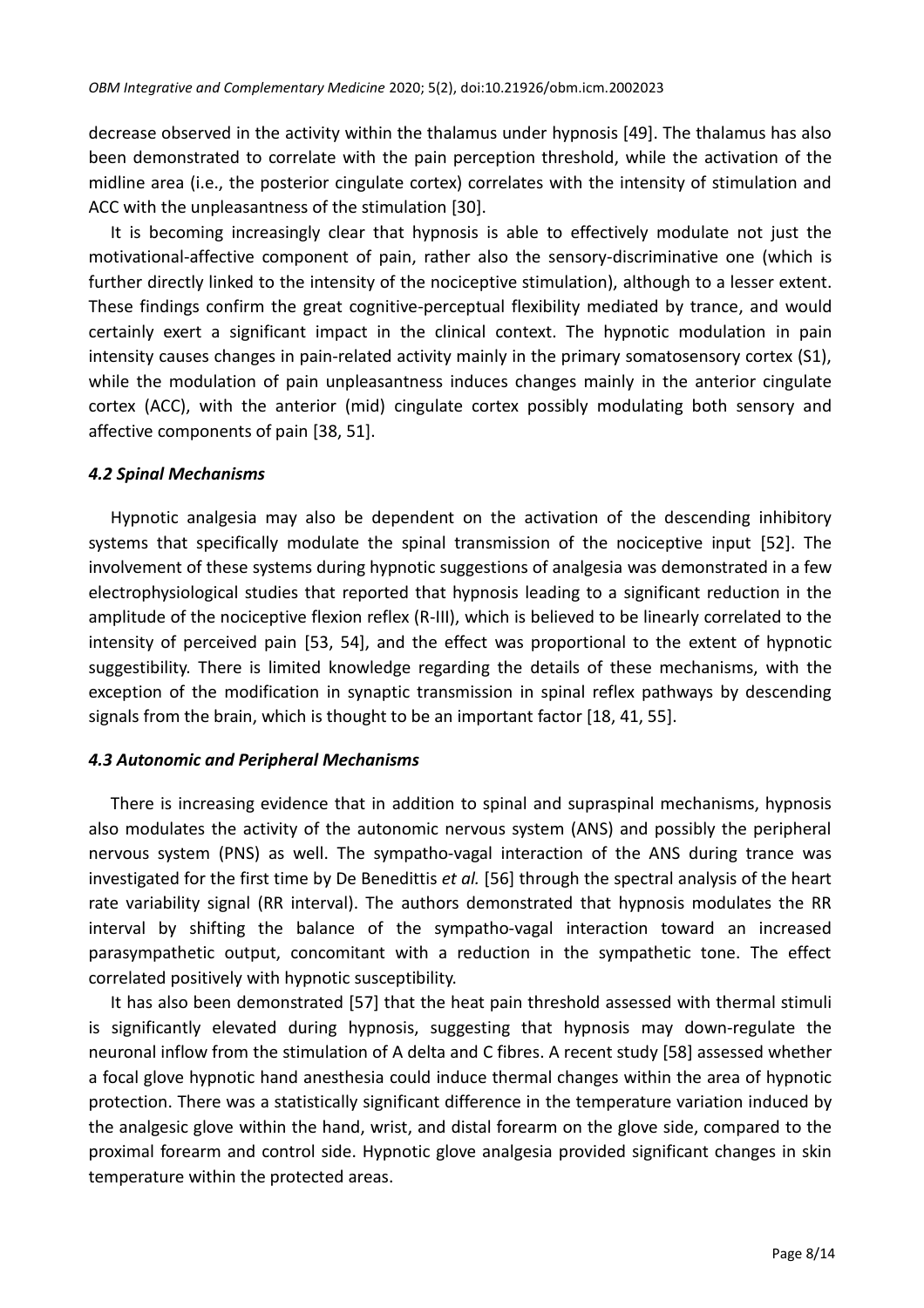In summary, the current evidence strongly supports the existence of multiple hierarchical paincontrol systems during hypnotic suggestions of analgesia at different levels and sites within the nervous system [18, 23]. At the peripheral level, hypnosis may modulate the nociceptive input by down-regulating the stimulation of A delta and C fibers and reducing the sympathetic arousal, which is relevant for inducing and maintaining certain chronic pain states. At the spinal level, hypnosis probably activates the descending inhibitory systems by reducing the nociceptive R-III reflex, parallel to self-reported reduction in pain. At the supraspinal cortical level, neuro-imaging and electrophysiological studies have demonstrated the ability of hypnotic suggestions of analgesia to directly and selectively modulate both sensory and affective dimensions of pain perception (the latter exhibiting greater significant reduction compared to pain). Furthermore, the highly hypnotizable subjects possess stronger attentional filtering abilities compared to the low hypnotizable subjects, and this greater cognitive flexibility might result in better focusing and diverting attention from the nociceptive stimulus as well as in better ignoring the irrelevant stimuli in the environment.

Neuropsychological mechanisms underlying hypnotic analgesia are possibly diverse, and include factors related to the reinterpretation of the meanings associated with pain as well as the factors related to the reduced pain intensity; the latter may result either from dissociative mechanisms or from the mechanisms associated with focusing on the alternative or reduced sensations. Certain factors, in turn, are accompanied by modulation at cortical levels, such as in the case of modulation in the activity within the ACC and not in the S1 cortex during the reinterpretation of meanings. Other factors relate to the endogenous circuitry that descends to the brain stem and spinal levels, inhibiting nociceptive transmission within the cells of origin of the ascending pathways and modulating motor and autonomic responses [59].

Taken together, these data support the notion that cognitive (hypnotic) modulation of pain causes dramatic alterations in the cortical Pain Matrix [18, 23]. This complex network may represent the 'Neurosignature' of the hypnotic modulation of pain (De Benedittis, 2003)[18]. However, hypnosis is not a panacea and is unlikely to serve as a stand-alone therapy in the treatment of a variety of chronic pain syndromes, including inflammatory and neuropathic pain. Given the multifactorial nature of chronic pain, a multimodal approach, which includes hypnosis as well as pharmacotherapy (such as NSAID, tricyclic antidepressants, and antiepileptic drugs), is often the preferred and the most appropriate treatment for pain control  $[22, 23]$ .

#### **4.4** *Hypnosis Modulates Empathy for Pain*

Brain responses to pain experienced by oneself vs. pain viewed in other people indicate consistent overlap in the pain processing network, particularly the anterior insula, thereby supporting the view that pain empathy relies partly on the neural processes engaged by selfnociception [60].

A recent study demonstrated that inducing analgesia through hypnosis leads to decreased responses to both self and vicarious experience of pain [60]. The activations in the right anterior insula and amygdala were markedly reduced when the participants received painful thermal stimuli following hypnotic analgesia on their hand, and also when they viewed pictures of others' hands in pain. Hypnotic modulation of pain responses was associated with differential recruitment of right prefrontal regions involved in selective attention and inhibitory control. These findings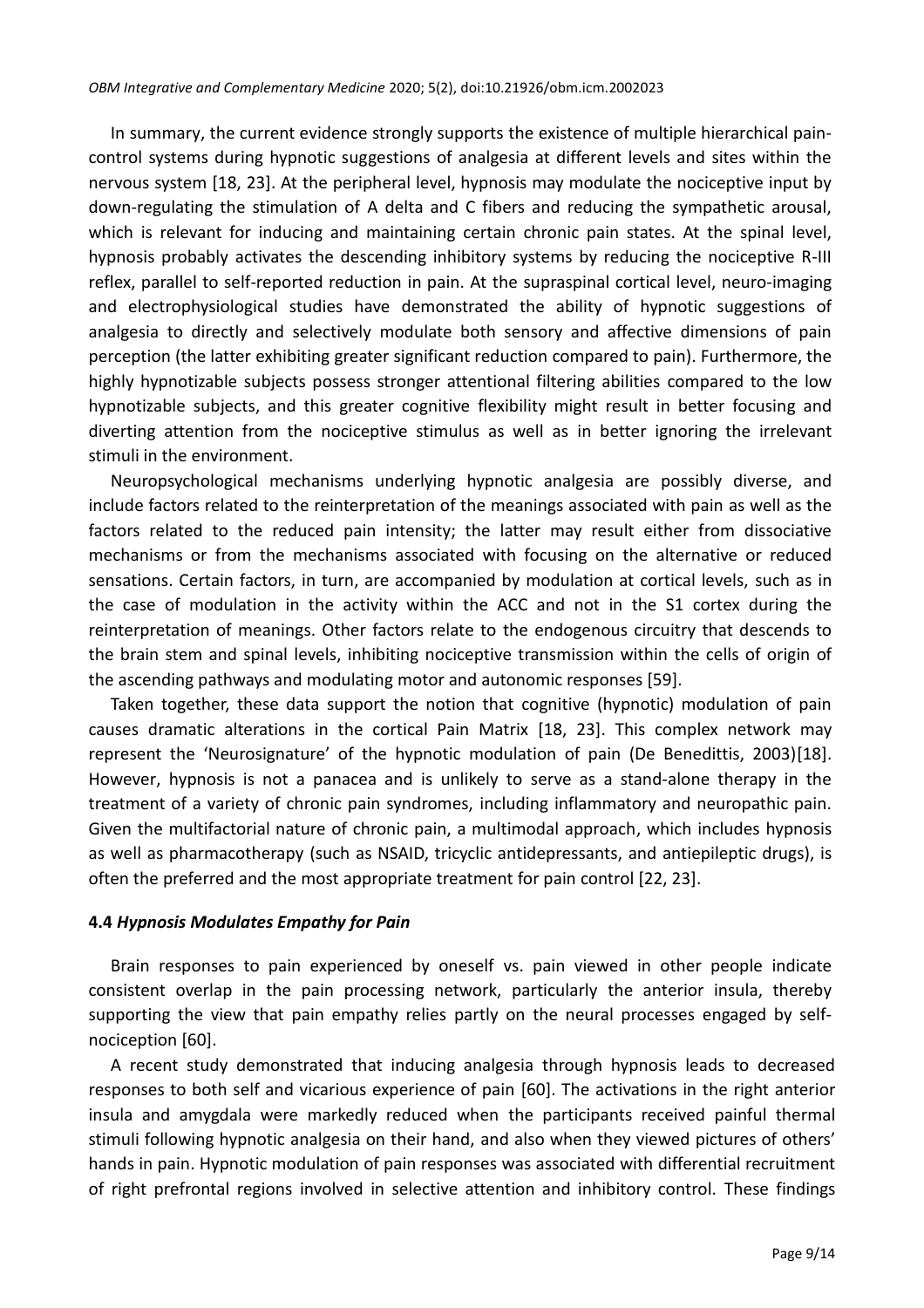provided renewed support to the notion that self-nociception is involved during empathy for pain and demonstrated the potential of using hypnotic procedures for modulating higher-level emotional and social processes [60].

# **5. Conclusions**

One of the oldest medical applications of hypnosis was pain control, the effectiveness of which, although known for quite some time now, has received indisputable confirmation at the level of evidence-based medicine quite recently. Increasing evidence has been suggesting that hypnosis could be effective in the down-modulation of pain sensation in both acute and chronic pain states. Hypnotic analgesia represents a significant paradigm of the manner in which neurophysiological and neuropsychological research has decisively contributed to a better understanding of the mechanisms underlying the multidimensional pain control in the state of trance.

Recent studies on hypnotic analgesia are rather convergent and strongly supportive of multiple hierarchical pain control systems during hypnotic suggestions of analgesia at different levels and sites within the nervous system, thereby providing a cognitive modulation of the Pain Matrix.

# **Author Contributions**

GDB wrote the manuscript and reviewed the final manuscript.

# **Competing Interests**

The Author has declared that no competing interests exist.

# **References**

- 1. Bogduk N, Merskey H. Classification of chronic pain: Descriptions of chronic pain syndromes and definitions of pain terms. 2nd ed. Seattle: IASP Press; 1994. p. 212.
- 2. De Bono DJ, Hoeksema LJ, Hobbs RD. Caring for patients with chronic pain: Pearls and pitfalls. J Am Osteopath Assoc. 2013; 113: 620-627. doi:10.7556/jaoa.2013.023. PMID 23918913
- 3. Breivik H, Borcgrevink PC, Allen SM, Rosseland LA, Romundstad L, Breivik Hals EK, et al. Assessment of pain. Br J Anaesth. 2008; 101: 17-24. doi:10.1093/bja/aen103. PMID 18487245.
- 4. Treede RD, Rief W, Barke A, Aziz Q, Bennett MI, Benoliel R, et al. Chronic pain as a symptom or a disease: The IASP Classification of Chronic Pain for the International Classification of Diseases (ICD-11). Pain. 2019; 160: 19-27. doi: 10.1097/j.pain.0000000000001384
- 5. Cordell WH, Keene KK, Giles BK, Jones JB, Jones JH, Brizendine EJ. The high prevalence of pain in emergency medical care. Am J Emerg Med. 2002; 20: 165-169. doi:10.1053/ajem.2002.32643
- 6. Hasselström J, Liu-Palmgren J, Rasjö-Wrååk G. Prevalence of pain in general practice. Eur J Pain. 2002; 6: 375-385. doi:10.1016/S1090-3801(02)00025-3
- 7. Harstall C, Ospina M. How Prevalent Is Chronic Pain? Pain Clinical Updates. 2003; 11: 1-4.
- 8. Tsang A, Von Korff M, Lee S, Alonso J, Karam E, Angermeyer MC, et al. Common chronic pain conditions in developed and developing countries: Gender and age differences and comorbidity with depression-anxiety disorders. J Pain. 2008; 9: 883-891.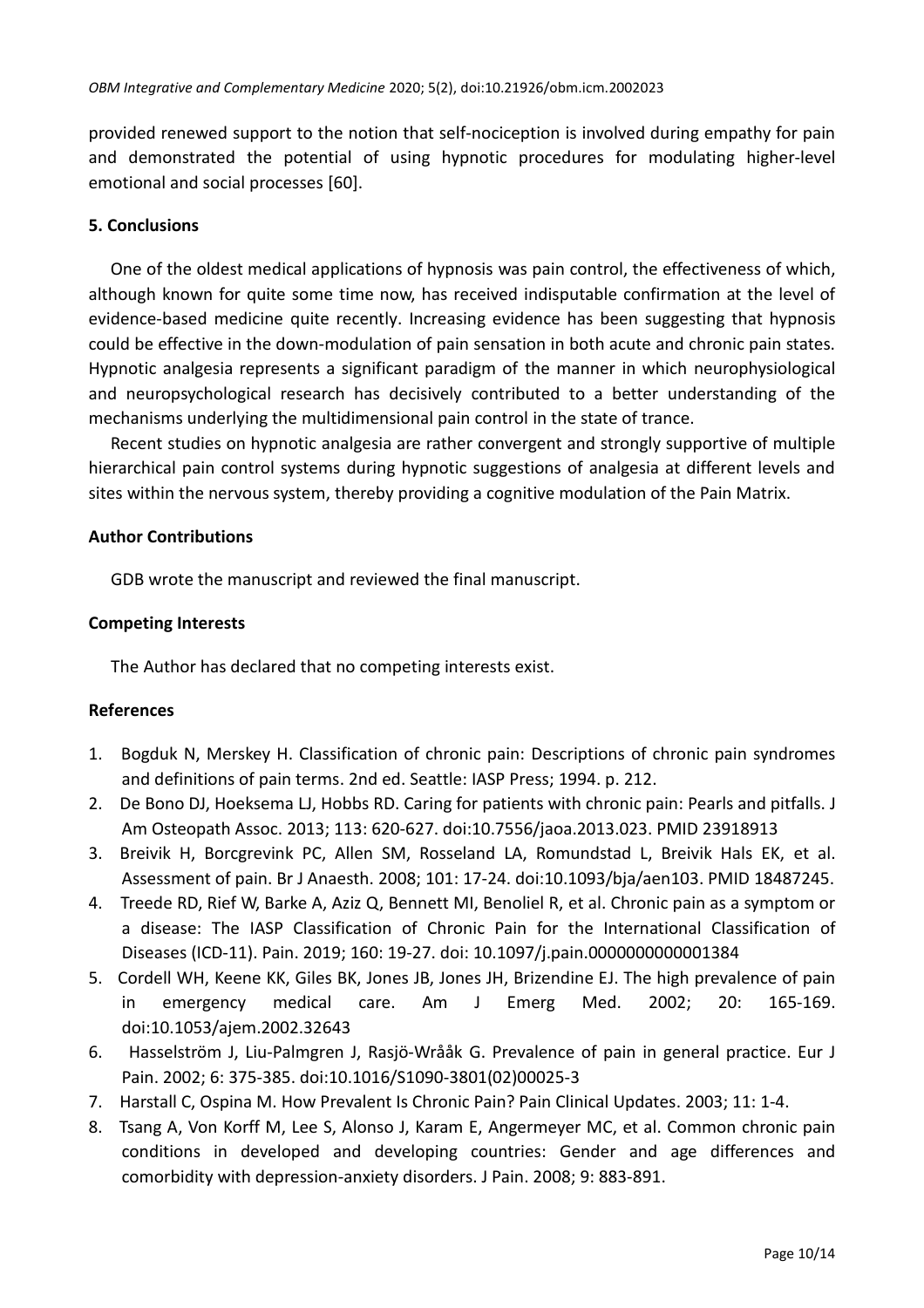- 9. Jensen TS, Baron R, Haanpää M, Kalso E, Loeser JD, Rice AS, et al. A new definition of neuropathic pain. Pain. 2011; 152: 2204-2205. doi: 10.1016/j. pain.2011.06.017.
- 10. De Benedittis G. Il dolore neuropatico (Neuropathic pain), in "Bonica's Management of Pain". 3rd Ed. A. Delfino Ed. Rome; Italy; 2002. pp. 5-6.
- 11. Henschke N, Kamper SJ, Maher CG. The epidemiology and economic consequences of pain. Mayo Clin Proc. 2015; 90: 139-147.
- 12. Dohlman LE, Warfield CA. Pain management in Developing Countries. American Society of Anesthesiologists. 2012; 76: 6, 18-20.
- 13. International Association for the Study of Pain (IASP). Delegates to the International Pain Summit of the International Association for the Study of Pain. 2010.
- 14. Jensen MP, Adachi T, Tomè-Pires C, Lee J, Jamil Osman W, Mirò J. Mechanisms of hypnosis: Toward a development of a biopsychosocial model. Int J Clin Exp Hypn. 2015; 63: 34-75, http://dx.doi.org.pros.lib.unimi.it/10.1080/00207144.2014.961875.
- 15. Moore RA, Wiffen PJ, Derry S, Maguire T, Roy YM, Tyrrell L. Non-prescription (OTC) oral analgesics for acute pain - an overview of Cochrane reviews. Cochrane Database Syst Rev. 2015; 11: CD010794. doi:10.1002/14651858.CD010794.pub2.
- 16. Shipton EA, Shipton EE, Shipton AJ. A review of the opioid epidemic: What do we do about it? Pain Ther. 2018; 7: 23-36. doi: 10.1007/s40122-018-0096-7.
- 17. Eisenberg DM, Favis RB, Ettner SL, et al. Trend in Alternative Medicine in the United States, 1990-1997. Results of Follow-up national survey. JAMA. 1998; 279: 1569-1575.
- 18. De Benedittis G. Understanding the multidimensional mechanisms of hypnotic analgesia. Contemp Hypn. 2003; 20: 59-80.
- 19. Hauser W, Hagl M, Schmierer A, Hansen E. The safety, efficacy and applications of medical hypnosis. Dtsch Arztebl Int. 2016; 113: 289-296.
- 20. Jensen MP, Patterson DR. Hypnotic approaches for chronic pain management: Clinical implications of recent research findings. Am Psychol. 2014; 69: 167-177.
- 21. Stoelb BL, Molton IR, Jensen MP, Patterson DR. The efficacy of hypnotic analgesia in adults. A review of the literature. Contemp Hypn. 2009; 26: 24-39.
- 22. De Benedittis G, Mammini C, Rago N. Blue Book: La guida all'ipnosi evidence based. Monografia, F. Angeli, Milano; 2018. pp. 1-262.
- 23. De Benedittis G. Hypnosis and Fibromyalgia, in "Handbook of Medical and Psychological Hypnosis". Springer Publishing Company, New York; 2016. pp. 235-244.
- 24. Palsson OS. Hypnosis treatment of gastrointestinal disorders: A comprehensive review of the empirical evidence. Am J Clin Hypn. 2015; 58: 134-58
- 25. Jensen MP, Barber J, Hanley MA, Engel JM, Romano JM, Cardenas DD, et al. Long-term outcome of hypnotic-analgesia treatment for chronic pain in persons with disabilities. Int J Clin Exp Hypn. 2008; 56: 156-169. doi: 10.1080/00207140701849486.
- 26. Roberts L, Wilson S, Singh S, Roalfe A, Greenfield S. Gut-directed hypnotherapy for irritable bowel syndrome: Piloting a primary care-based randomised controlled trial. Br J Gen Pract. 2006; 56: 115-121.
- 27. Elkins GR, Barabasz AF, Council JR, Spiegel D. Advancing research and practice: The revised APA division 30 definition of hypnosis. Int J Clin Exp Hypn. 2015; 63: 1-9.
- 28. De Benedittis G. Neural mechanisms of hypnosis and meditation. J Physiology. 2015; 109: 152- 164. doi: http://dx.doi.org/10.1016/j.jphysparis.2015.11.001.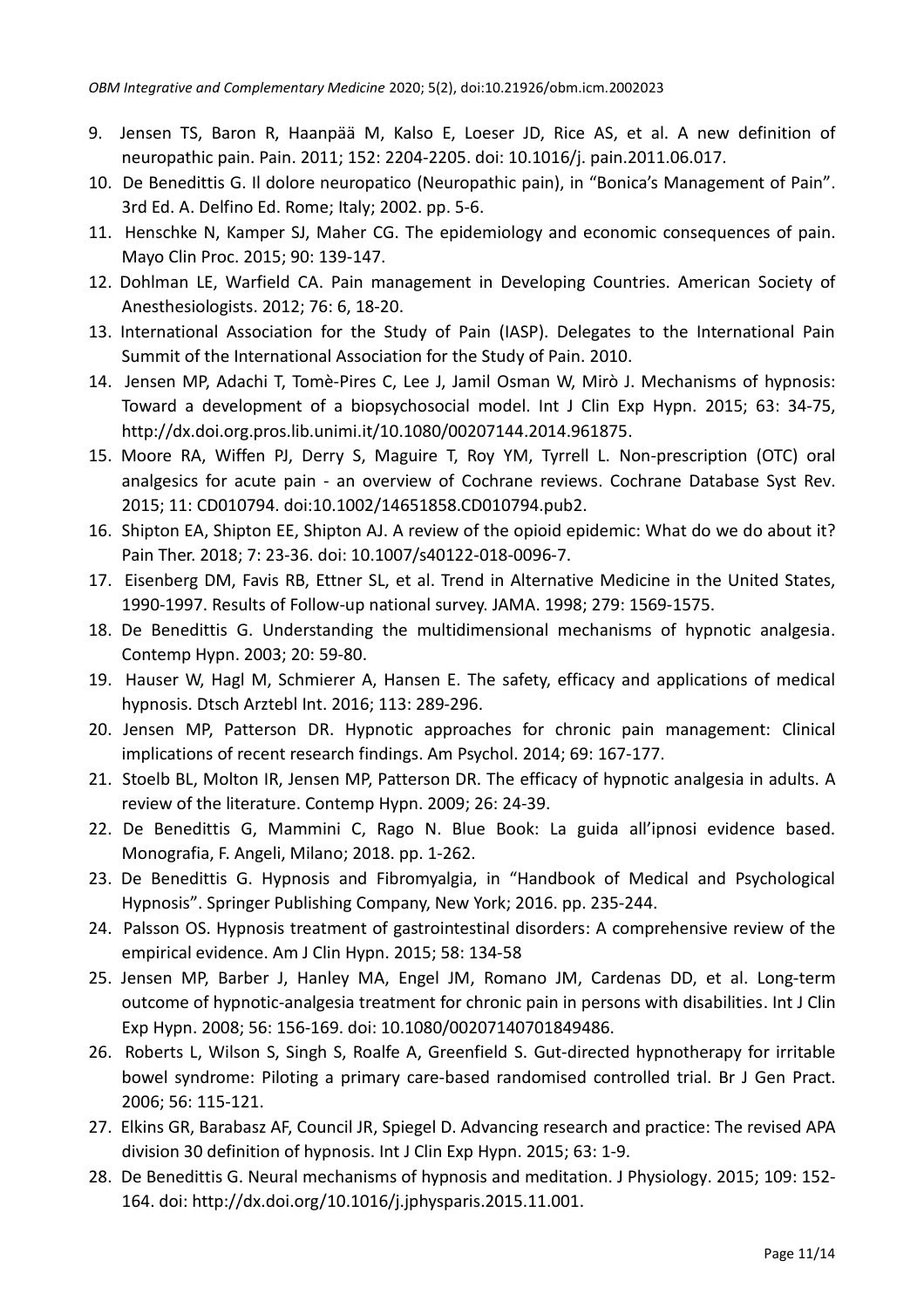- 29. Cardeña E, Jönsson P, Terhune DB, Marcusson-Clavertz D. The neurophenomenology of neutral hypnosis. Cortex. 2013; 49: 375-385. doi: 10.1016/j.cortex.2012.04.001.
- 30. Vanhaudenhuyse A, Laureys S, Faymonville ME. Neurophysiology of hypnosis. Neurophysiol Clin. 2014; 44: 343-353. doi: 10.1016/j.neucli.2013.09.006.
- 31. De Benedittis G. The hypnotic brain: Linking neuroscience to psychotherapy. Contemp Hypn Integr Ther. 2012; 29: 103-115.
- 32. Lifshitz M, Raz A. Neurophysiology of Hypnosis in "Handbook of Medical and Psychological Hypnosis". Springer Publishing Company, New York; 2016. pp. 19-28.
- 33. Jensen MP, Adachi T, Hakimian S. Brain oscillations, hypnosis, and hypnotizability. Am J Clin Hypn. 2015; 57: 230-253. doi: 10.1080/00029157.2015.985573.
- 34. Landry M, Lifshitz M, Raz A. Brain correlates of hypnosis. A systematic review and a metaanalytic exploration. Neurosci Biobehav Rev. 2017; 81: 75-98. doi: 10.1016/j.neubiorev.2017.02.020.
- 35. Del Casale A, Ferracuti S, Rapinesi C, Serata D, Sani G, Savoja V, et al. Neurocognition under hypnosis. Findings from recent functional neuroimaging studies. Int J Clin Exp Hypnosis. 2012; 60: 286-317.
- 36. Cojan Y, Waber L, Schwartz S, Rossier L, Forster A, Veuilleumier P. The brain under self-control: Modulation of inhibitory cortical networks during hypnotic paralysis. Neuron. 2009; 62: 862- 875.
- 37. Rainville P, Hofbauer RK, Bushnell MC, Duncan GH, Price DD. Hypnosis modulates activity in brain structures involved in the regulation of consciousness. J Cogn Neurosci. 2002; 14: 887- 901.
- 38. Faymonville ME, Laureys S, Degueldre C, DelFiore G, Luxen A, Franck G, et al. Neural mechanisms of antinociceptive effects of hypnosis. Anesthesiology. 2000; 92: 1257-1267.
- 39. Maquet P. Functional neuroanatomy of the hypnotic state. Biol Psychiatry. 1999; 45: 327-333.
- 40. Horton JE, Crawford HJ, Harrington G, Downs JH III. Increased anterior corpus callosum size associated positively with hypnotizability and the ability to control pain. Brain. 2004; 127: 1741-1747.
- 41. Jensen MP. The neurophysiology of pain perception and hypnotic analgesia: implications for clinical practice. Am J Clin Hypn. 2008; 51: 123-148.
- 42. Apkarian AV, Bushnell MC, Treede RD, Zubieta JK. Human brain mechanisms of pain perception and regulation in health and disease. Eur J Pain. 2005; 9: 463-484.
- 43. Squintani G, Brugnoli MP, Pasin E, Segatti A, Concon E, Polati E, et al. Changes in laser-evoked potentials during hypnotic analgesia in chronic pain: A pilot study. Ann Palliat Med. 2017; 7: 7- 16. doi: 10.21037/apm.2017.10.04.
- 44. Valentini E, Betti V, Hu L, Aglioti SM. Hypnotic modulation of pain perception and of brain activity triggered by nociceptive laser stimuli. Cortex. 2013; 49: 446-462. doi: 10.1016/j.cortex.2012.02.005. Epub 2012 Feb 22.
- 45. De Benedittis G, Longostrevi GR. Cerebral blood flow changes in hypnosis: A single photon emission computerized tomography (SPECT) study. Paper presented at the Fourth International Congress of Psychophysiology. Prague, Czechoslovakia; 1988.
- 46. Rainville P, Duncan GH, Price DD, Carrier B, Bushnell MC. Pain affect encoded in human anterior cingulate but not somatosensory cortex. Science. 1997; 277: 968-971.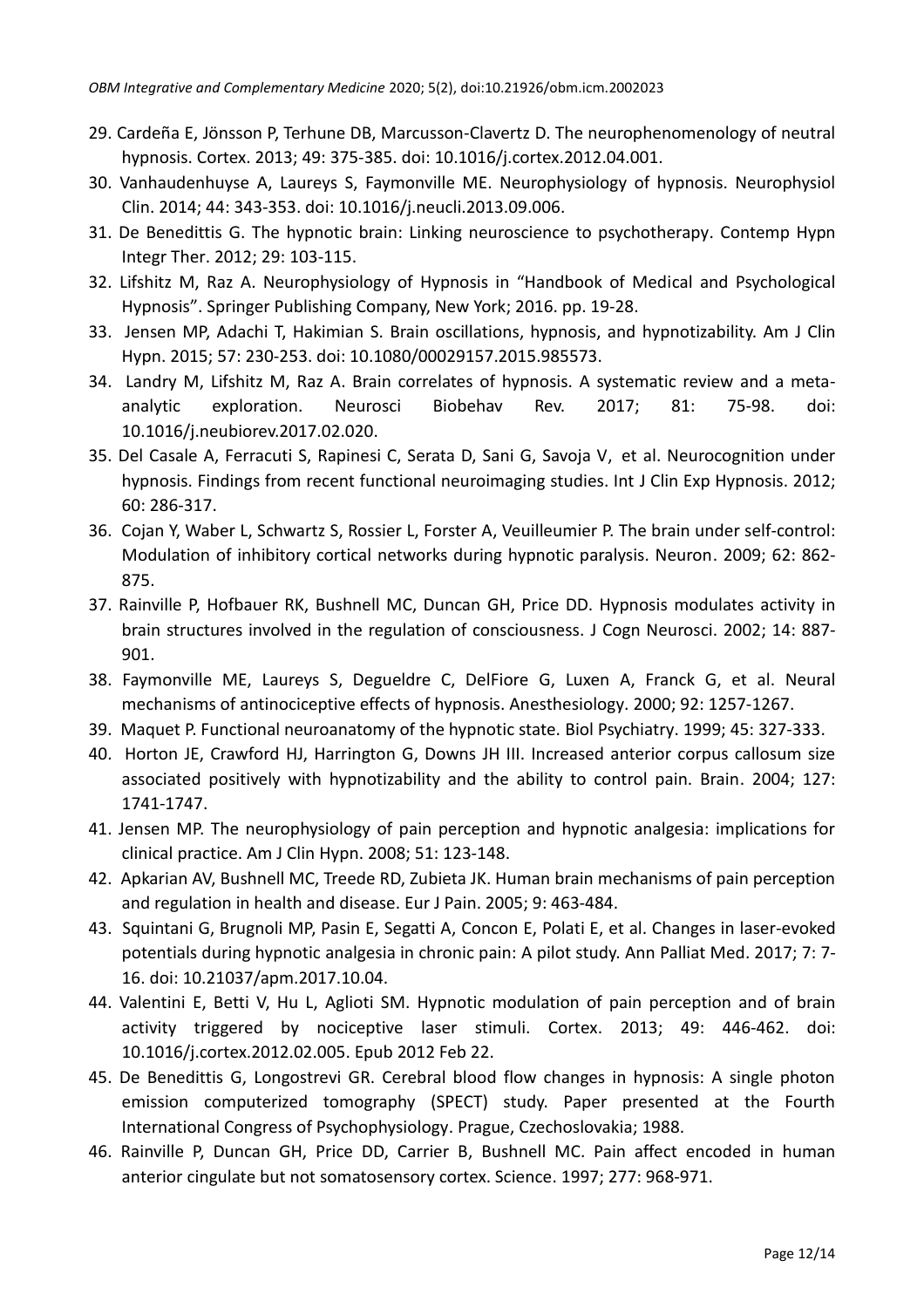- 47. Hofbauer RK, Rainville P, Duncan GH, Bushnell MC. Cortical representation of the sensory dimension of pain. J Neurophysiol. 2001; 86: 402-411.
- 48. Rainville P, Hofbauer RK, Paus T, Duncan GH, Bushnell MC, Price DD. Cerebral mechanisms of hypnotic induction and suggestion. J Cogn Neurosci. 1999; 11: 110-125.
- 49. Faymonville ME, Roediger L, Del Fiore G, Delgueldre C, Phillips C, Lamy M, et al. Increased cerebral functional connectivity underlying the antinociceptive effects of hypnosis. Brain Res Cogn Brain Res. 2003; 17: 255-262.
- 50. Del Casale A, Ferracuti S, Rapinesi C, De Rossi P, Angeletti G, Sani G, et al. Hypnosis and pain perception: An Activation Likelihood Estimation (ALE) meta-analysis of functional neuroimaging studies. Physiol Paris. 2016; 109: 165-172. doi: 10.1016/j.jphysparis.2016.01.001.
- 51. Peyron R, Rainville P, Petrovic P. cognitive modulation of cortical responses to pain. Abstract. 10th World Congress on Pain, San Diego, California. Seattle, WA: IASP Press; 2002.
- 52. Sandrini G, Milanov I, Malaguti S, Nigrelli MP, Moglia A, Nappi G. Effects of hypnosis on diffuse noxious inhibitory controls. Physiol Behavi. 2000; 69: 295-300.
- 53. Danziger N, Fournier E, Bouhassira D, Michaud D, De Broucker T, Santarcangelo E, et al. Different strategies of modulation can be operative during hypnotic analgesia: A neurophysiological study. Pain. 1998; 75: 85-92.
- 54. Kiernan BD, Dane JR, Phillips LH, Price DD. Hypnotic analgesia reduces R-III nociceptive reflex: Further evidence concerning the multifactorial nature of hypnotic analgesia. Pain. 1995; 60: 39-47.
- 55. Pearson KG, Gordon JE. "35 Spinal Reflexes". Principles of Neural Science. 5th ed. United States: McGraw-Hill; 2013.
- 56. De Benedittis G, Cigada M, Bianchi A, Signorini MG, Cerutti S. Autonomic changes during hypnosis: A heart rate variability power spectrum analysis as a marker of sympatho-vagal balance. Intern J Clin Experiment Hypn. 1994; 42: 141-153.
- 57. Langlade A, Jussiau C, Lamonerie L, Marret E, Bonnet F. Hypnosis increases heat detection and heat pain thresholds in healthy volunteers. Reg Anesth Pain Med. 2002; 27: 43-46.
- 58. Paqueron X, Musellec H, Virot C, Boselli E. Hypnotic glove anesthesia induces skin temperature changes in adult volunteers: A Prospective Controlled Pilot Study. Int J Clin Exp Hypn. 2019; 67: 408-427. doi: 10.1080/00207144.2019.1649544.
- 59. Rainville P, Price DD. Hypnotic analgesia. Textbook of Pain of Wall and Melzack. 6th Ed. Elsevier Science Ltd., London, UK; 2012.
- 60. Braboszcz C, Brandao-Farinelli E, Vuilleumier P. Hypnotic analgesia reduces brain responses to pain seen in others. Sci Rep. 2017; 7: 9778.